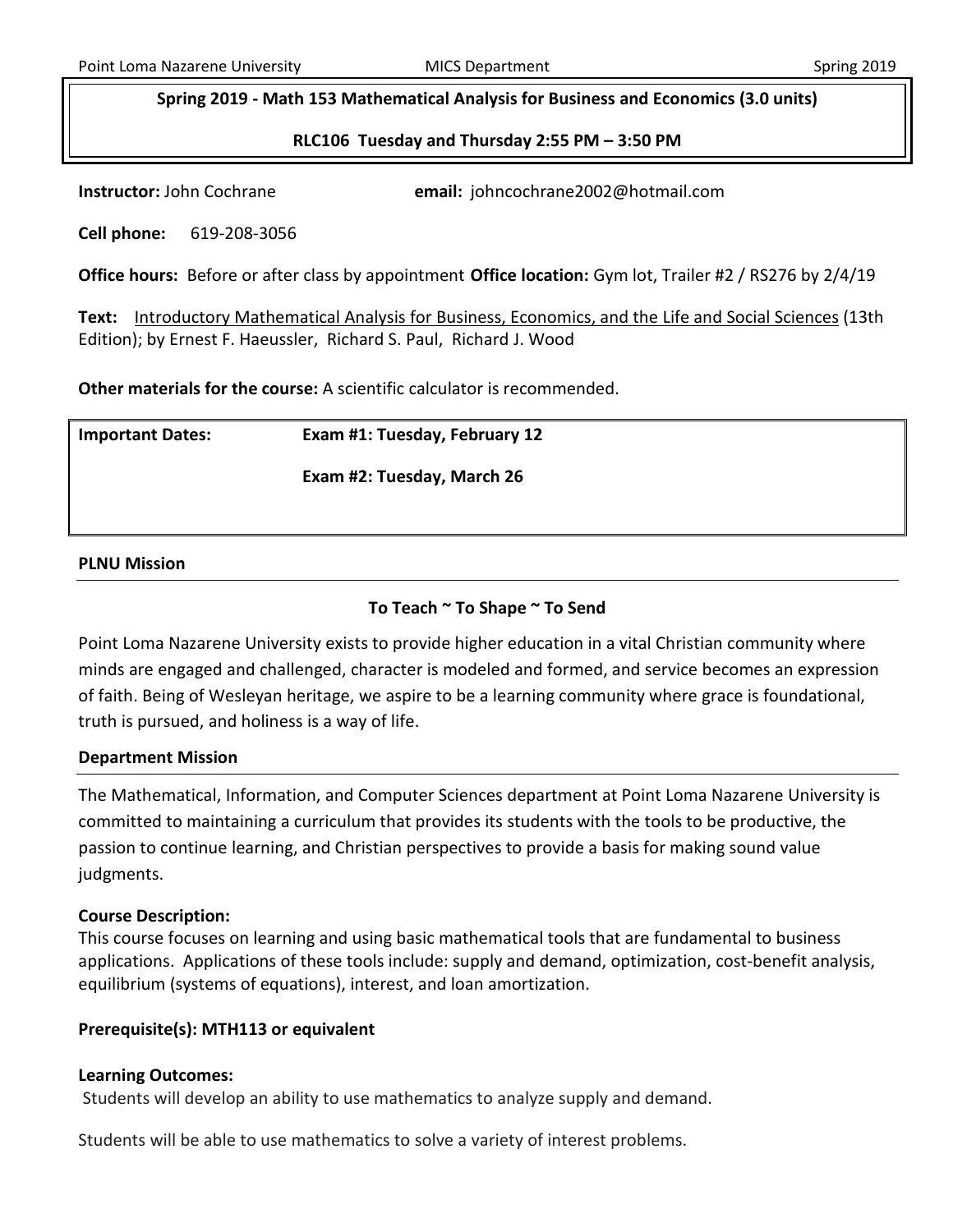Students will develop an ability to use mathematics to solve equilibrium, optimization and cost-benefit problems

**Grading:** Grades for the course will be based on the following (percentage of the course grade):

Homework (20%), Quizzes (10%) Exams ( 40%) Final exam (30%)

**Grading Scale:** Approximate minimal percentages required to obtain a given grade are:

|            | [87.5,90]                    | [77.5, 80]      | [67.5, 70]   | [0,60) |
|------------|------------------------------|-----------------|--------------|--------|
|            | $[92.5, 100]$ $[82.5, 87.5]$ | [72.5,<br>77.5) | [62.5, 67.5] |        |
| [90, 92.5] | [80, 82.5]                   | [70, 72.5]      | [60, 62.5]   |        |

# Grades in percentages

\*You will be able to view your grades in CANVAS.

**Homework (20%):** Homework will be assigned every class meeting. All homework assigned in a week will be due **at the start of class** on the next Tuesday. No late homework will be accepted except by prior arrangement or with a documented emergency. The object of the homework is to learn how to do the problems so I expect to see calculations on your homework using the terminology and methods of the class and not just an answer. Homework will be scored on a combination of completeness (with work shown) and correctness. A random selection (the same for all people) of the problems will be graded on any homework assignment. The two lowest homework scores will be dropped.

**Quizzes (10%)**: Quizzes will be given in class throughout the semester. There are no make-up quizzes; however your lowest two quiz scores will be dropped.

**Exams and Final Exam (40% and 30% of the grade):** Exams and the Final Exam will include problems and questions over material assigned in the text, readings and handouts, as well as material presented in class.

No examination shall be missed without prior consent by me or a well-documented emergency beyond your control. A score of zero will be assigned for an examination that is missed without prior consent or a well-documented emergency beyond your control. The examination schedule is included in the daily schedule.

**Please note: I do not intend to accept excuses such as miscommunication with parents, benefactors, sport team sponsors and/or travel agents.**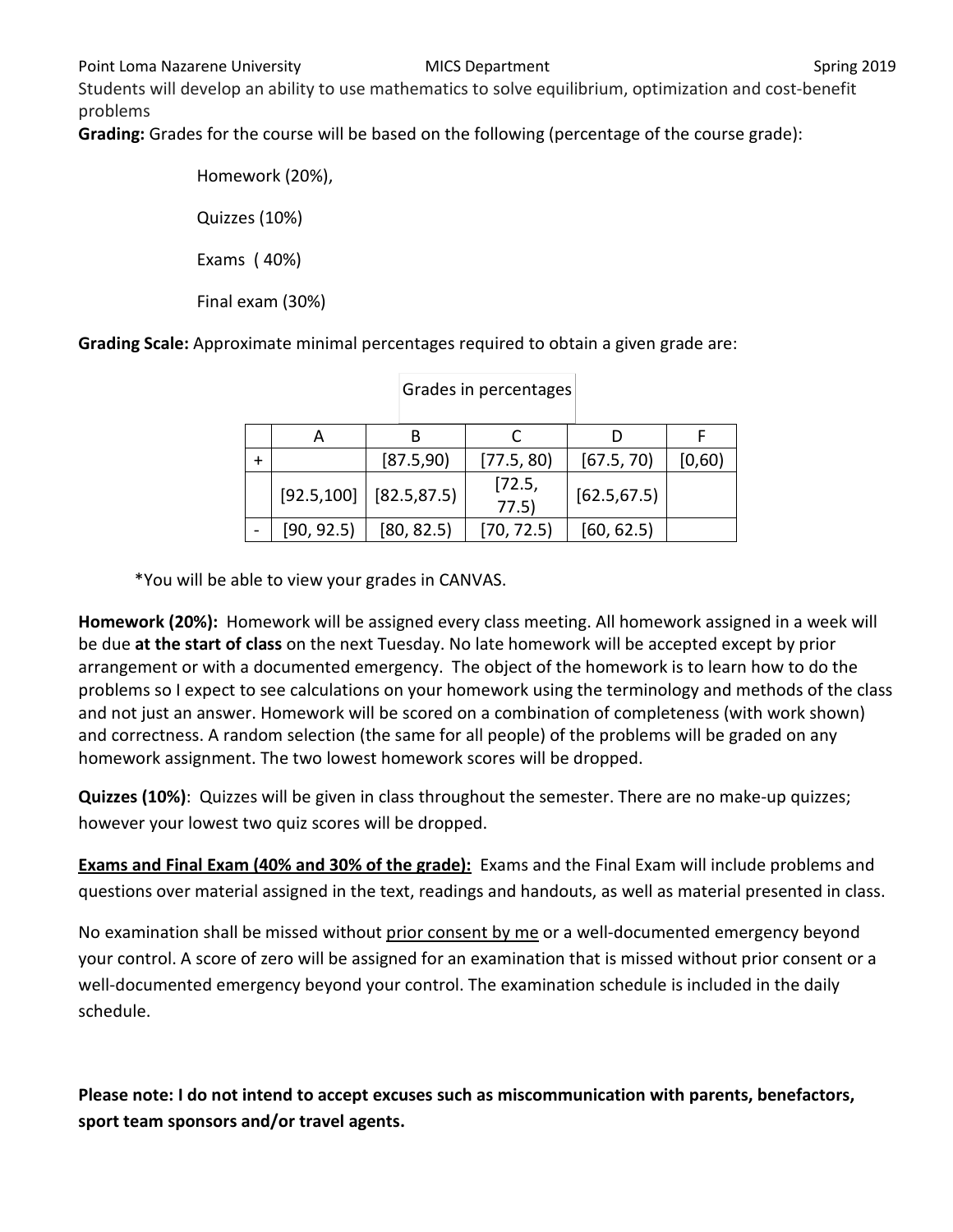### **Please note: The Final Exam is COMPREHENSIVE.**

# **April 30 (Monday) 1:30-4**

**Attendance:** Attendance is expected at each class session. In the event of an absence you are responsible for the material covered in class and the assignments given that day.

Regular and punctual attendance at all classes is considered essential to optimum academic achievement. If the student is absent from more than 10 percent of class meetings, the faculty member can file a written report which may result in de-enrollment. If the absences exceed 20 percent, the student may be deenrolled without notice until the university drop date or, after that date, receive the appropriate grade for their work and participation. See [Attendance Policy](https://catalog.pointloma.edu/content.php?catoid=28&navoid=1761#Class_Attendance) in the in the Undergraduate Academic Catalog.

# **Class Enrollment:**

It is the student's responsibility to maintain his/her class schedule. Should the need arise to drop this course (personal emergencies, poor performance, etc.), the student has the responsibility to follow through (provided the drop date meets the stated calendar deadline established by the university), not the instructor. Simply ceasing to attend this course or failing to follow through to arrange for a change of registration (drop/add) may easily result in a grade of F on the official transcript.

## **Academic Accommodations:**

While all students are expected to meet the minimum standards for completion of this course as established by the instructor, students with disabilities may require academic adjustments, modifications or auxiliary aids/services. At Point Loma Nazarene University (PLNU), these students are requested to register with the Disability Resource Center (DRC), located in the Bond Academic Center. [\(DRC@pointloma.edu](mailto:DRC@pointloma.edu) or 619-849-2486). The DRC's policies and procedures for assisting such students in the development of an appropriate academic adjustment plan (AP) allows PLNU to comply with Section 504 of the Rehabilitation Act and the Americans with Disabilities Act. Section 504 (a) prohibits discrimination against students with special needs and guarantees all qualified students equal access to and benefits of PLNU programs and activities. After the student files the required documentation, the DRC, in conjunction with the student, will develop an AP to meet that student's specific learning needs. The DRC will thereafter email the student's AP to all faculty who teach courses in which the student is enrolled each semester. The AP must be implemented in all such courses.

If students do not wish to avail themselves of some or all of the elements of their AP in a particular course, it is the responsibility of those students to notify their professor in that course. PLNU highly recommends that DRC students speak with their professors during the first two weeks of each semester about the applicability of their AP in that particular course and/or if they do not desire to take advantage of some or all of the elements of their AP in that course.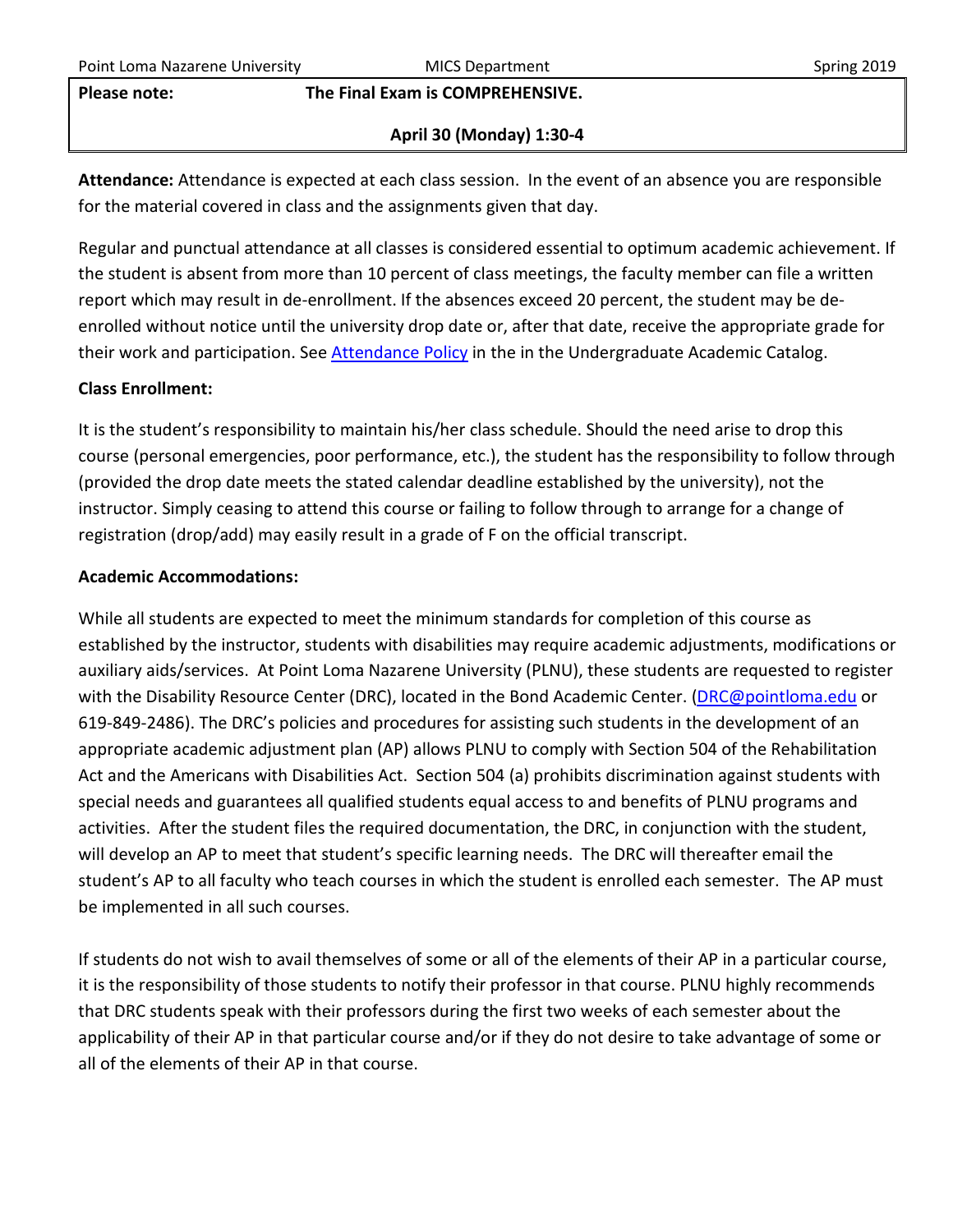Students should demonstrate academic honesty by doing original work and by giving appropriate credit to the ideas of others. Academic dishonesty is the act of presenting information, ideas, and/or concepts as one's own when in reality they are the results of another person's creativity and effort. A faculty member who believes a situation involving academic dishonesty has been detected may assign a failing grade for that assignment or examination, or, depending on the seriousness of the offense, for the course. Faculty should follow and students may appeal using the procedure in the university Catalog. Se[e the catalog](https://catalog.pointloma.edu/content.php?catoid=28&navoid=1761#Academic_Honesty) for definitions of kinds of academic dishonesty and for further policy information.

# **Final Exam: Date and Time**

The final exam date and time is set by the university at the beginning of the semester and may not be changed by the instructor. This schedule can be found on the university website and in th course calendar. No requests for early examinations will be approved. Only in the case that a student is required to take three exams during the same day of finals week, is an instructor authorized to consider changing the exam date and time for that particular student.

# **Copyright Protected Materials:**

Point Loma Nazarene University, as a non-profit educational institution, is entitled by law to use materials protected by the US Copyright Act for classroom education. Any use of those materials outside the class may violate the law.

# **Credit Hour:**

In the interest of providing sufficient time to accomplish the stated course learning outcomes, this class meets the PLNU credit hour policy for a 3.0 unit class delivered over 15 weeks. Specific details about how the class meets the credit hour requirements can be provided upon request.

**Side Note:** Turn off any cell phone, pager or things that make noise while you are in class. Also, do not text or work on other classes while in class -to do so is disrespectful to your classmates and me. You may be asked to leave the class for such behavior, resulting in an absence.

# **General Advice:**

You learn mathematics by doing it yourself. You should expect to spend approximately two hours outside of class for every one hour in class working on homework and going over concepts. When doing homework, please note it is normal to not be able to do every problem correct on the first attempt. Do not be discouraged, instead seek help.

Please note this schedule is tentative. Any changes will be announced.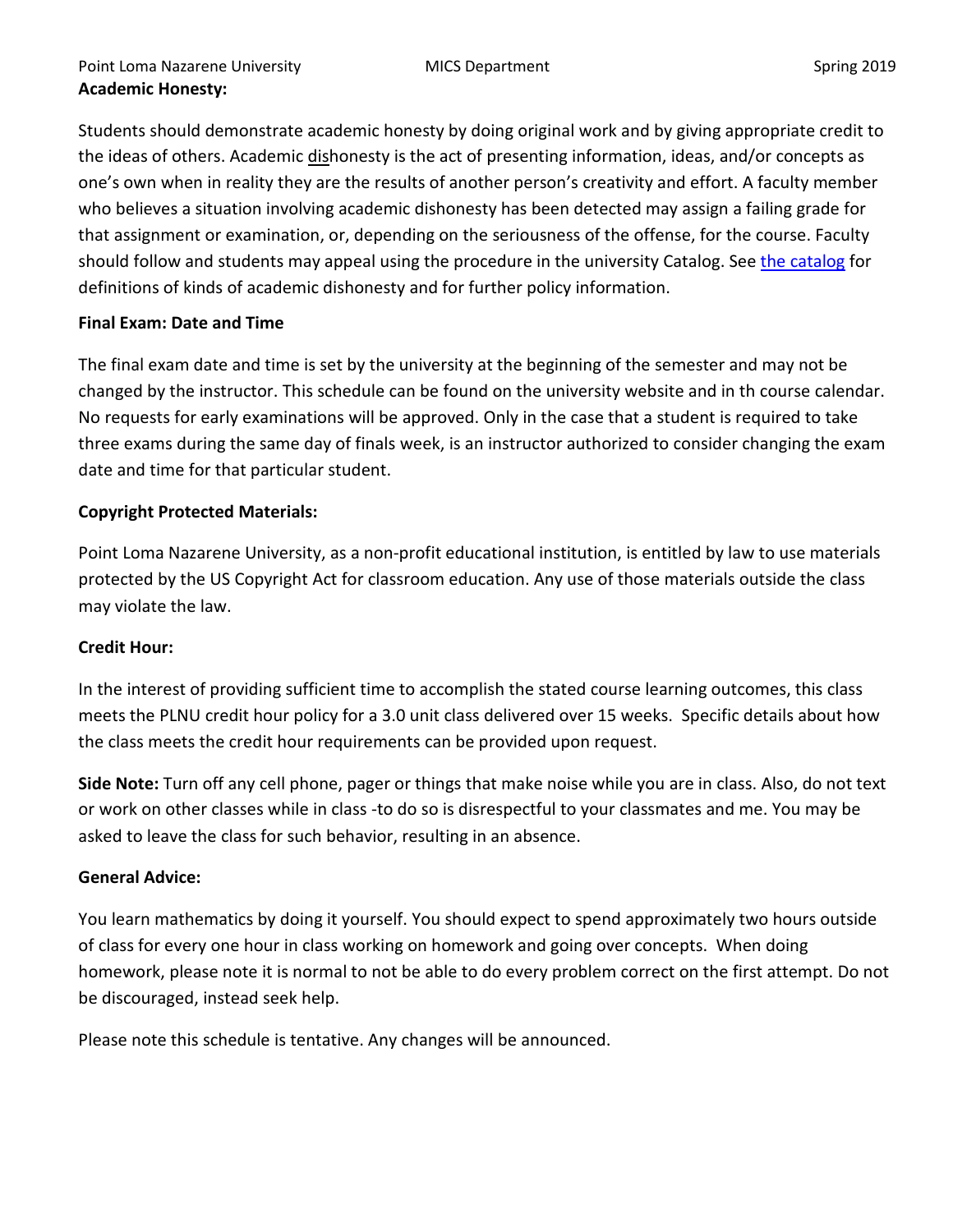| Point Loma Nazarene University |                              | <b>MICS Department</b>          | Spring 2019 |
|--------------------------------|------------------------------|---------------------------------|-------------|
| Week                           | Tuesday                      | Thursday                        |             |
| $\mathbf{1}$                   |                              | 1/10                            |             |
| $1/8 -$                        |                              | Thursday                        |             |
| 1/12                           |                              | (First Day of class             |             |
|                                |                              | Introduction)                   |             |
|                                |                              | Review: Chapter 0               |             |
|                                |                              |                                 |             |
|                                |                              | 1.1 Applications of Equations   |             |
| $2^{\circ}$                    | 1/15                         | 1/17                            |             |
| $1/15-$                        | 1.2 Linear Inequalities      | 1.4 Absolute Value              |             |
| 1/19                           | 1.3: Applications of         | 1.5 Summation Notation          |             |
|                                | Inequalities                 |                                 |             |
|                                |                              |                                 |             |
| 3                              | 1/22                         | 1/24                            |             |
| $1/22 -$                       | 1.6 Sequences                | 2.1: Functions                  |             |
| 1/26                           |                              | 2.2 Special Functions           |             |
|                                |                              |                                 |             |
| $\overline{4}$                 | 1/29                         | 1/31                            |             |
| $1/29 -$                       | 2.3: Combinations of         | 2.5: Graphs in Rectangular      |             |
| 2/2                            | functions                    | coordinates                     |             |
|                                | 2.4: Inverse Functions       | 2.8 Functions of Several        |             |
|                                |                              | Variables                       |             |
|                                |                              |                                 |             |
| 5 <sup>1</sup>                 | 2/5                          | 2/7                             |             |
| $2/5 -$                        | $3.1:$ Lines                 | Review                          |             |
| 2/9                            | 3.2: Applications and Linear | 3.3: Quadratic Functions        |             |
|                                | Functions                    |                                 |             |
| 6                              | 2/12                         | 2/14                            |             |
| $2/12$ -                       | Exam #1                      | 3.4: Systems of Linear          |             |
| 2/16                           | (chapters 1, 2, and 3.1-3.2) | <b>Functions</b>                |             |
|                                |                              |                                 |             |
| $\overline{7}$                 | 2/19                         | 2/21                            |             |
| $2/19-$                        | 3.5: Nonlinear systems       | 3.6: Applications of systems of |             |
| 2/23                           |                              | equations                       |             |
| 8                              | 2/26                         | 2/28                            |             |
| $2/26 -$                       | 4.1: Exponential Functions   | 4.3: Properties of logarithms   |             |
| 3/2                            | 4.2: Logarithmic functions   |                                 |             |
| Spring                         |                              |                                 |             |
| <b>Break</b>                   |                              |                                 |             |
| $3-5$ to                       |                              |                                 |             |
| $3 - 9$                        |                              |                                 |             |
| 9                              | 3/12                         | 3/14                            |             |
| 3/12                           | 4.4: Logarithmic and         | 5.2: Present Value              |             |
| 3/16                           | <b>Exponential functions</b> | 5.3: Interest compounded        |             |
|                                | 5.1: Compound Interest       | continuously                    |             |
| 10                             | 3/19                         | 3/21                            |             |
| $3/19-$                        | 5.4: Annuities               | 5.6: Perpetuities               |             |
| 3/23                           | 5.5: Amortization of Loans   | Review                          |             |
|                                |                              |                                 |             |